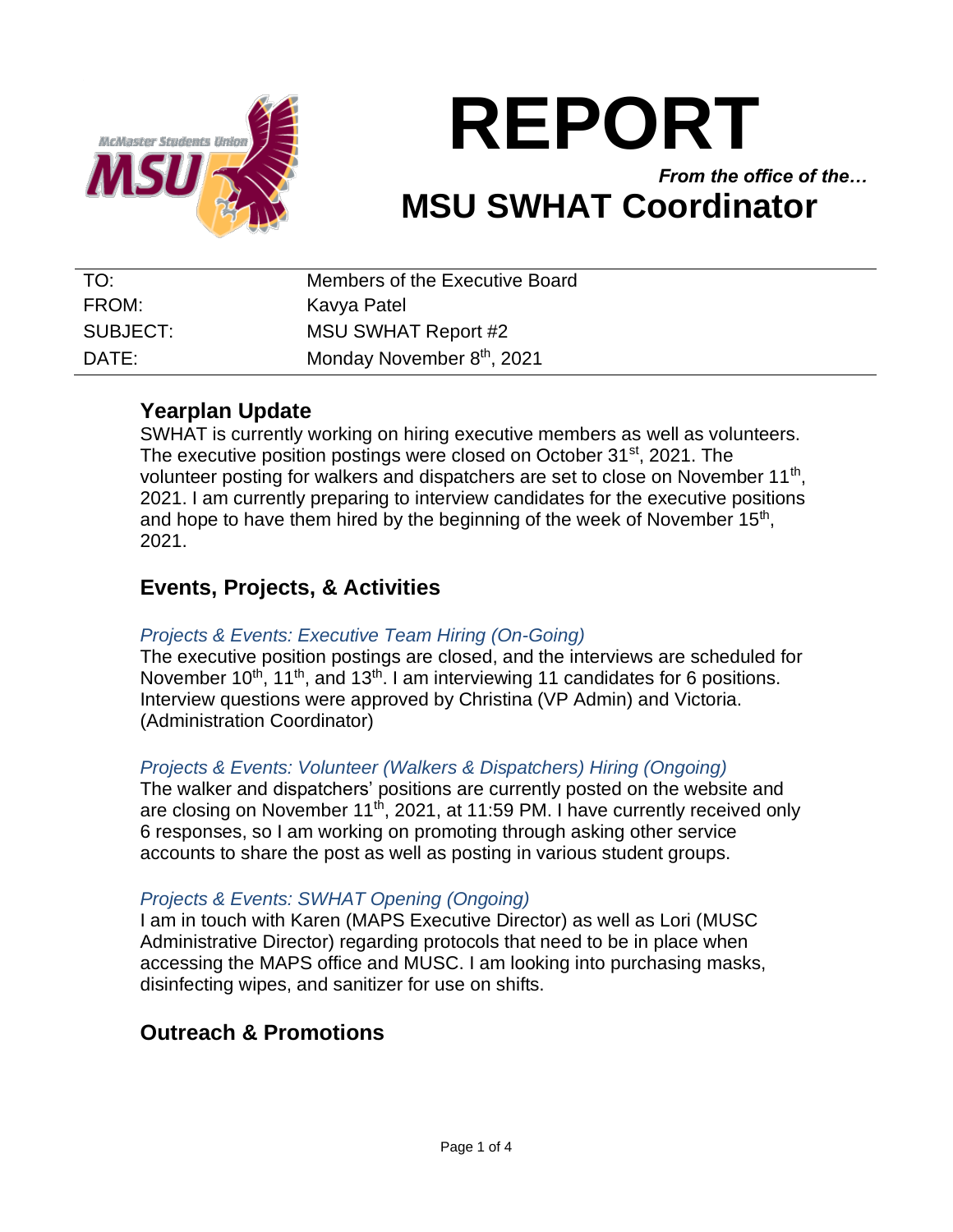#### *Summary*

Since the last EB report, I have promoted Executive Team Hiring as well as Walker and Dispatcher Hiring. Posts were made on Instagram, Facebook, and Twitter.

#### *Promotional Materials*

Promotional materials for executive and volunteer hiring were created by MSU Underground and shared on our social media platforms.



*Social Media Engagement since the Previous Report* Instagram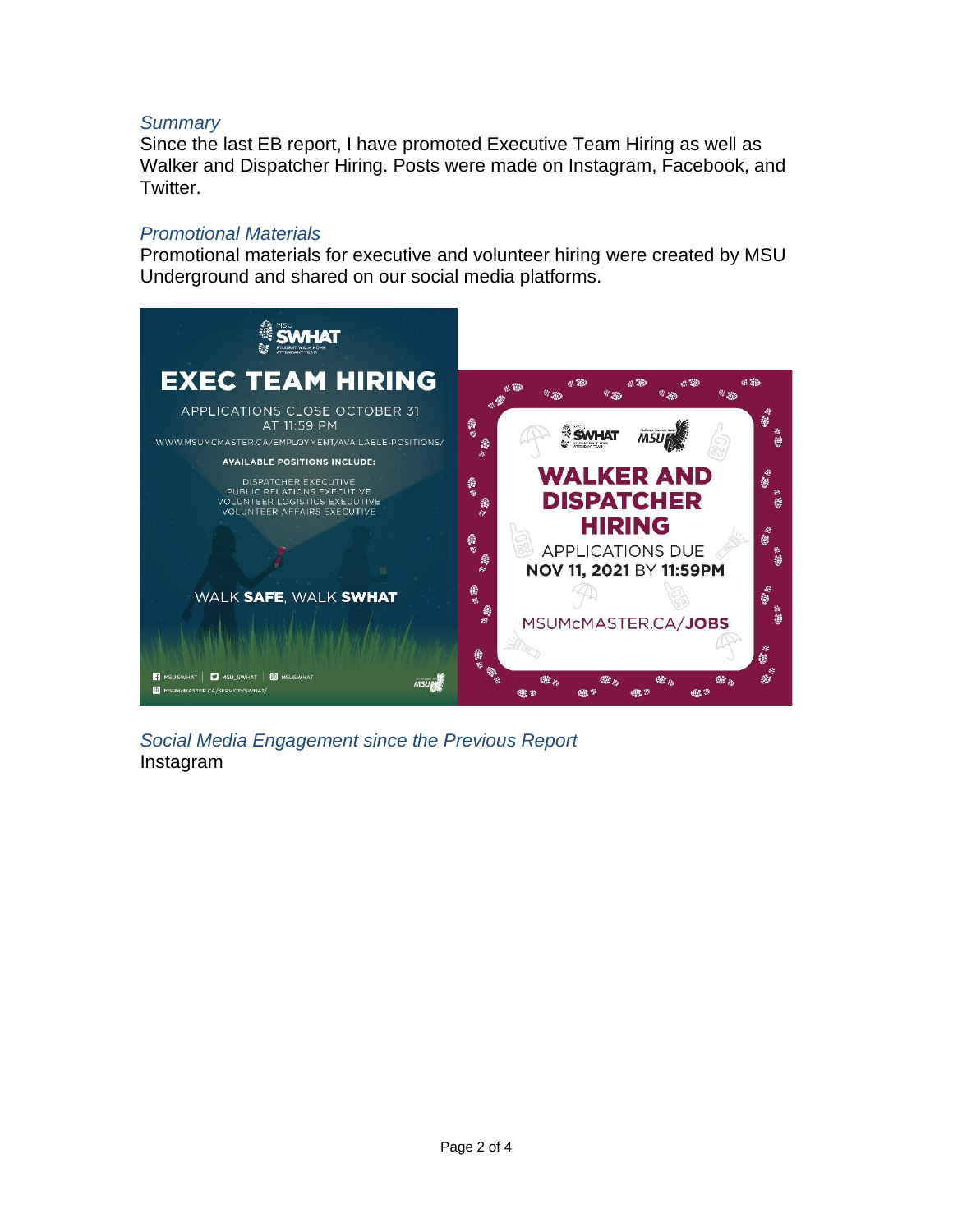

#### Facebook

| Page Insights<br>$\circ$<br>$\Omega$<br>New Check-ins<br>$\blacksquare$<br>10:13 $\sim$<br><b>Encourage People to Visit Your Website</b><br>Page Insights<br>$\bigoplus$<br>Create an ad featuring your website so people<br>can learn more about your business.<br><b>Oct 11 - Nov 7</b><br>Last 28 days<br>Discovery ?<br><b>New Page Likes</b><br><b>Post Reach</b><br>Post<br><b>Engagements</b><br>998<br>54<br>993<br>61<br>Page Reach<br>Page Views<br>$-52$<br>$-782$<br>▲ 786 last 28 days<br>$\triangle$ 20 last 28 days |  | 10:13 $\sim$ |  | $-1$ |  |
|------------------------------------------------------------------------------------------------------------------------------------------------------------------------------------------------------------------------------------------------------------------------------------------------------------------------------------------------------------------------------------------------------------------------------------------------------------------------------------------------------------------------------------|--|--------------|--|------|--|
|                                                                                                                                                                                                                                                                                                                                                                                                                                                                                                                                    |  |              |  |      |  |
|                                                                                                                                                                                                                                                                                                                                                                                                                                                                                                                                    |  |              |  |      |  |
|                                                                                                                                                                                                                                                                                                                                                                                                                                                                                                                                    |  |              |  |      |  |
|                                                                                                                                                                                                                                                                                                                                                                                                                                                                                                                                    |  |              |  |      |  |
|                                                                                                                                                                                                                                                                                                                                                                                                                                                                                                                                    |  |              |  |      |  |
|                                                                                                                                                                                                                                                                                                                                                                                                                                                                                                                                    |  |              |  |      |  |

# **Finances**

#### *Budget Summary*

As of now, I have not spent money on any items. However, I plan on spending money on graphics created by MSU Underground for promoting executive and volunteer hiring.